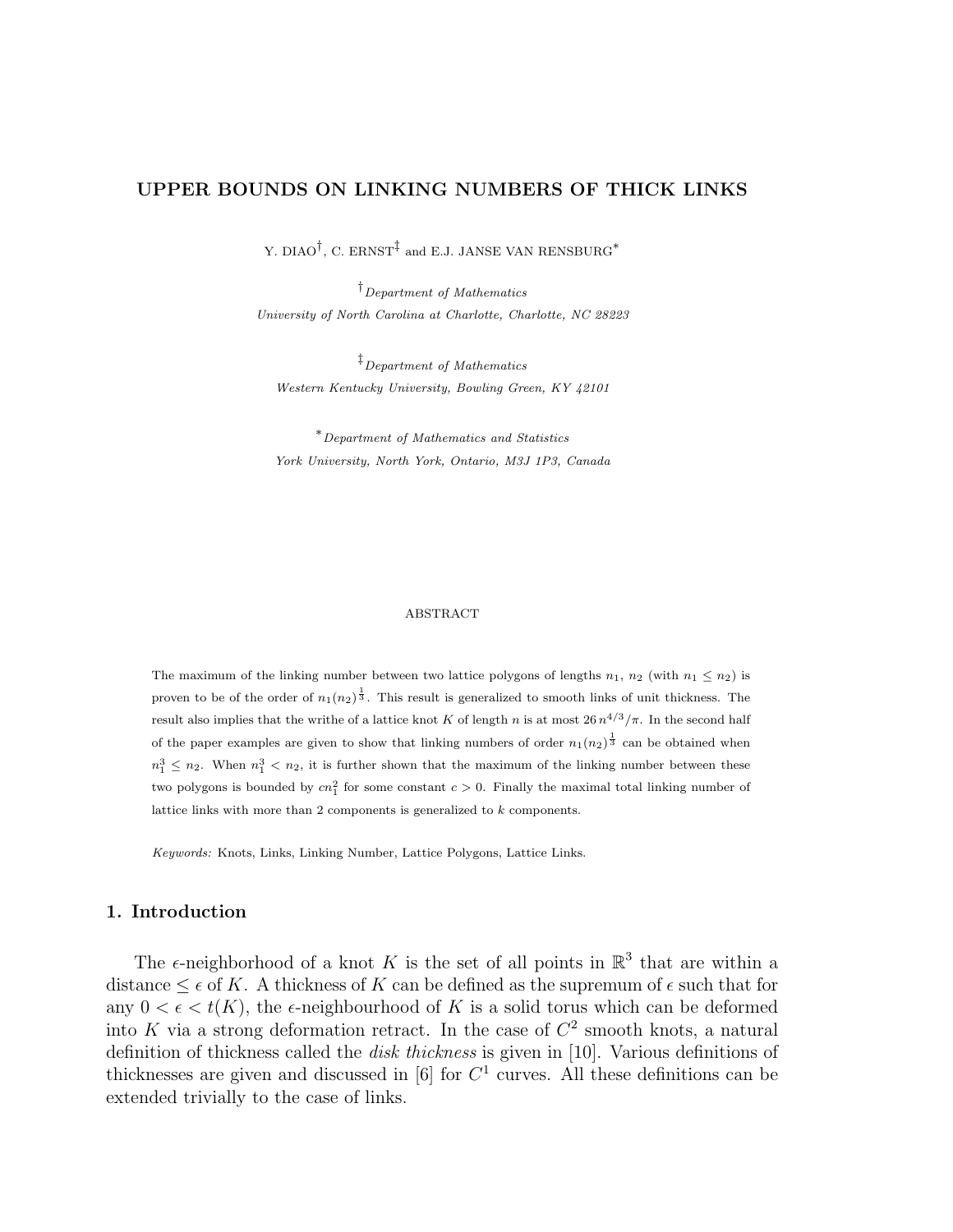THe most fundamental question in the study of thick knots and links is the following: If  $K$  is a knot or a link of unit thickness, which knot or link types can  $K$ have? In this paper we shall address certain aspects of this question for links, and in particular bound the Gaussian linking number in terms of the total length of the thick link. This upper bound is similar in spirit to the upper bound on the crossing number of thick knots. It is known that the crossing number of a knot  $K$  of unit thickness is bounded by a constant times the length of K raised to the power  $4/3$ . In particular, this result of G. Buck can be directly applied to polygonal knots in the cubic lattice, where it can be shown that the crossing number is bounded by  $3.2\ell^{4/3}$ where  $\ell$  is the length of the knot (which equals the number of steps in the lattice) [5]. It is also demonstrated in [5] that the power in this bound is sharp; that is, there are families of lattice knots in the cubic lattice with length  $\ell \sim C^{3/4}$ , where C is the crossing number of a member in the family. In addition, it is also known that the 4/3-power law is sharp for space curves [3,2]. These results can all be interpreted as bounds on the complexity of a given thick knot or link. In the case of knots, the knot complexity can be measured in a variety of ways [5,14], and crossing number is considered to be one such measure. In links, the Gaussian linking number is also one such natural measure of complexity, and in this paper we shall investigate bounds on it as a limit on the complexity of a given thick link with fixed length.

For links a natural measure of complexity, in addition to crossing number, is the (Gaussian) linking number. Since the linking number is bounded above by 1/2 of the crossing number of the link, one would expect that the asymptotic behavior of the linking number in terms of the total length of the link is similar to that of the crossing number. In this article we show that the asymptotic behaviour of the linking number of a link of unit thickness is consistent with the known results about the crossing number of a knot of unit thickness. However there are notable differences in the results obtained for linking numbers in the case when the components of the link have very different length.

In section 2, we establish an upper bound on the asymptotic behaviour of the linking number for lattice links. This result can be extended to smooth links with unit thickness; this is done in section 3, where we show that a link of unit thickness can be approximated by a lattice link in such a way that the number of edges in the lattice link is bounded linearly by the lengths of the curves in the link. We discuss some examples of lattice links in section 4, these show that the upper bound on the asymptotic behaviour of the linking number for lattice links is sharp up to the power. Section 5 deals with the case when the link contains more than two components and the case when one component of the link is extremely long compared to other components. Finally in section 6 we establish an upper bound on the asymptotic behaviour of the writhe of a knot using the main theorem in section 2 and some results on the writhe of a lattice knot from [12,13].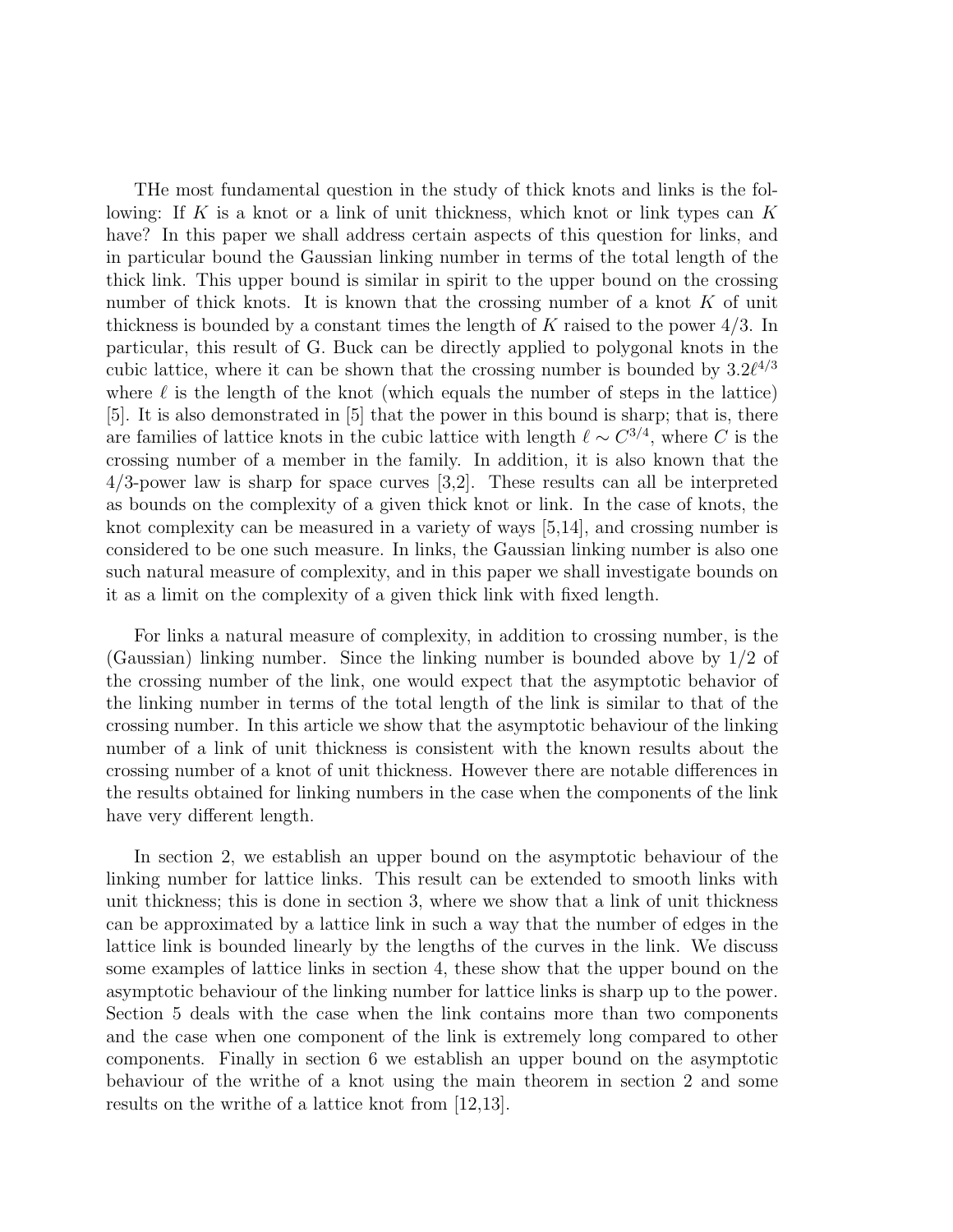#### 2. The case of lattice links

In this section we prove our main result; this is an upper bound on the linking number of lattice links of given length in the cubic lattice. The proof relies on Gauss' formula for linking number, and it proceeds by considering the implications of this formula for lattice links.

**Theorem 1** Let  $P_1$  and  $P_2$  be two polygons on the unit cubic lattice with length  $n_1$ and  $n_2$  respectively. Then the linking number  $Lk(P_1, P_2)$  between  $P_1$  and  $P_2$  is bounded above by  $\min\{c_1 \cdot n_1 n_2^{\frac{1}{3}}, c_1 \cdot n_2 n_1^{\frac{1}{3}}\}$  for some constant  $c_1 > 0$ .

**Proof.** The linking number  $Lk(P_1, P_2)$  can be written as the following integral (known as the Gauss' formula)

$$
\frac{1}{4\pi} \int_{P_1} \int_{P_2} \frac{(x_1 - x_2) \left| \begin{array}{cc} dz_1 & dz_2 \\ dy_1 & dy_2 \end{array} \right| + (y_1 - y_2) \left| \begin{array}{cc} dx_1 & dx_2 \\ dz_1 & dz_2 \end{array} \right| + (z_1 - z_2) \left| \begin{array}{cc} dy_1 & dy_2 \\ dx_1 & dx_2 \end{array} \right|}{(x_1 - x_2)^2 + (y_1 - y_2)^2 + (z_1 - z_2)^2)^{\frac{3}{2}}}, \quad (1)
$$

where  $(x_1, y_1, z_1) \in P_1$  and  $(x_2, y_2, z_2) \in P_2$ . Let  $e_1, e_2, ..., e_{n_1}$  be the edges of  $P_1$ , then the integral in (1) can be written as the summation of the following integrals  $(1 \le i \le n_1)$ 

$$
\frac{1}{4\pi} \int_{e_i} \int_{P_2} \frac{(x_1 - x_2) \left| \begin{array}{cc} dz_1 & dz_2 \\ dy_1 & dy_2 \end{array} \right| + (y_1 - y_2) \left| \begin{array}{cc} dx_1 & dx_2 \\ dz_1 & dz_2 \end{array} \right| + (z_1 - z_2) \left| \begin{array}{cc} dy_1 & dy_2 \\ dx_1 & dx_2 \end{array} \right|}{(x_1 - x_2)^2 + (y_1 - y_2)^2 + (z_1 - z_2)^2)^{\frac{3}{2}}},\tag{2}
$$

which in turn can be written as a summation of the following integrals

$$
\frac{1}{4\pi} \int_{e_i} \int_{\ell_{(m,n,p)}} \frac{(x_1 - x_2) \begin{vmatrix} dz_1 & dz_2 \\ dy_1 & dy_2 \end{vmatrix} + (y_1 - y_2) \begin{vmatrix} dx_1 & dx_2 \\ dz_1 & dz_2 \end{vmatrix} + (z_1 - z_2) \begin{vmatrix} dy_1 & dy_2 \\ dx_1 & dz_2 \end{vmatrix}}{((x_1 - x_2)^2 + (y_1 - y_2)^2 + (z_1 - z_2)^2)^{\frac{3}{2}}}, \quad (3)
$$

where  $\ell_{(m,n,p)}$  stands for the edge of  $P_2$  starting at point  $(m, n, p)$  (under the given orientation of  $P_2$ ). For each fixed i, we wish to estimate (2). Since the integral (1) is invariant under transformations, without loss of generality, we can assume that  $e_i$ is the line segment joining  $(0, 0, 0)$  and  $(1, 0, 0)$ , and  $(m, n, p) \neq \{(0, 0, 0), (1, 0, 0)\}\$ since  $P_1$  and  $P_2$  cannot intersect. If  $\ell_{(m,n,p)}$  is parallel to  $e_i$ , it can be checked that the double integral in (3) is equal to zero. If  $\ell_{(m,n,p)}$  is not parallel to  $e_i$ , then it joins the point  $(m, n, p)$  to one of  $(m, n \pm 1, p)$  and  $(m, n, p \pm 1)$ . Say it joins  $(m, n, p)$  and  $(m, n + 1, p)$ . Since  $dy_1 = 0$  and  $dz_1 = 0$  on  $e_i$  and  $dx_2 = 0$ ,  $dz_2 = 0$  on  $\ell_{(m,n,p)}$ , integral (3) simplifies into

$$
\frac{1}{4\pi} \int_0^1 dx_1 \int_n^{n+1} dy_2 \frac{-p}{((x_1 - m)^2 + y_2^2 + p^2)^{\frac{3}{2}}}.
$$
\n(4)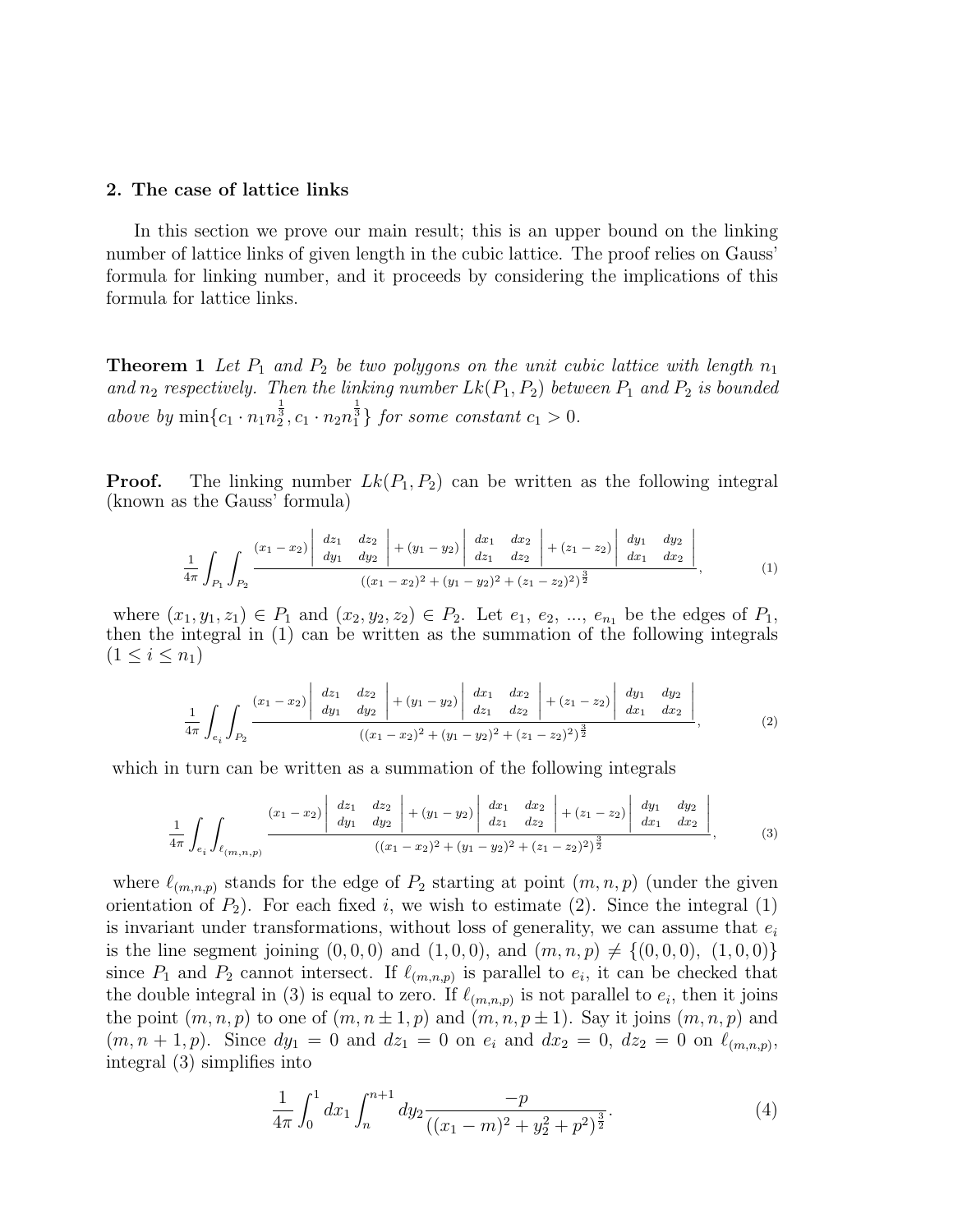If  $p = 0$ , then the integral is zero and, if  $p \neq 0$ , then we have

$$
4((x_1 - m)^2 + y_2^2 + p^2) \ge m^2 + n^2 + p^2,
$$

for  $0 \leq x_1 \leq 1$  and  $n \leq y_2 \leq n+1$ . Thus, it follows that

$$
\left|\frac{1}{4\pi} \int_0^1 dx_1 \int_n^{n+1} dy_2 \frac{-p}{((x_1 - m)^2 + y_2^2 + p^2)^{\frac{3}{2}}}\right| \le \frac{1}{\pi} \frac{|p|}{(m^2 + n^2 + p^2)^{\frac{3}{2}}}.
$$
(5)

The same inequality is obtained when  $\ell_{(m,n,p)}$  joins  $(m, n, p)$  and  $(m, n - 1, p)$ . Similarly, the absolute value of integral (3) is bounded by

$$
\frac{1}{\pi} \frac{|n|}{(m^2 + n^2 + p^2)^{\frac{3}{2}}} \tag{6}
$$

if  $\ell_{(m,n,p)}$  connects  $(m, n, p)$  and  $(m, n, p \pm 1)$ . Thus, the absolute value of integral (2) is bounded by

$$
\frac{1}{\pi} \sum_{(m,n,p)\in S} \frac{\max\{|m|, |n|, |p|\}}{(m^2 + n^2 + p^2)^{\frac{3}{2}}},\tag{7}
$$

where S is the set of all vertices of  $P_2$ . We need to find a bound for (7). A lattice point  $(m, n, p)$  is said to be on the k-th cube (centered at  $(0, 0, 0)$ ) if max $\{|m|, |n|, |p|\} = k$ . There are  $(2k+1)^3 - (2k-1)^3 = 24k^2 + 2$  lattice points on the k-th cube. If  $(m, n, p)$ is on the  $(k + j)$ -th cube for any  $j \geq 0$ , then

$$
\frac{\max\{|m|, |n|, |p|\}}{(m^2 + n^2 + p^2)^{\frac{3}{2}}} \le \frac{1}{(k+j)^2} \le \frac{1}{k^2}.
$$
\n(8)

In order to obtain an upper bound for  $(7)$  we assume that  $P_2$  has its vertices with indices as small as possible. Thus we assume that the vertices of  $P_2$  fill all the lattice cubes with indices from 1 to some index  $K_0 - 1$ . All the remaining vertices of  $P_2$  are on the lattice cube with index  $K_0$ . How many cubes can S fill? Since there are  $n_2$ points in S and  $(2K+1)^3 - 1$  total points from the first to the K-th cubes, S can fill at most  $K_0 \leq \frac{1}{2}$  $\frac{1}{2}(\sqrt[3]{n_2+1}+1)$  cubes. This process then yields a bound for (7) of the form

$$
\frac{1}{\pi} \sum_{1 \le k \le K_0} \left( 24k^2 + 2 \right) \cdot \frac{1}{k^2} \le \frac{26}{\pi} n_2^{\frac{1}{3}}.
$$
\n(9)

Since  $e_i$  is arbitrary, we see that the integral in (1) is bounded by  $\frac{26}{\pi}n_1n_2^{\frac{1}{3}}$ . Interchanging the role of  $P_1$  and  $P_2$  in the above argument then yields the desired result.  $\Box$ 

This completes the upper bound in the case of lattice links. Notice that if  $n_1 =$  $n_2 = n$ , then a 4/3-power bound is obtained.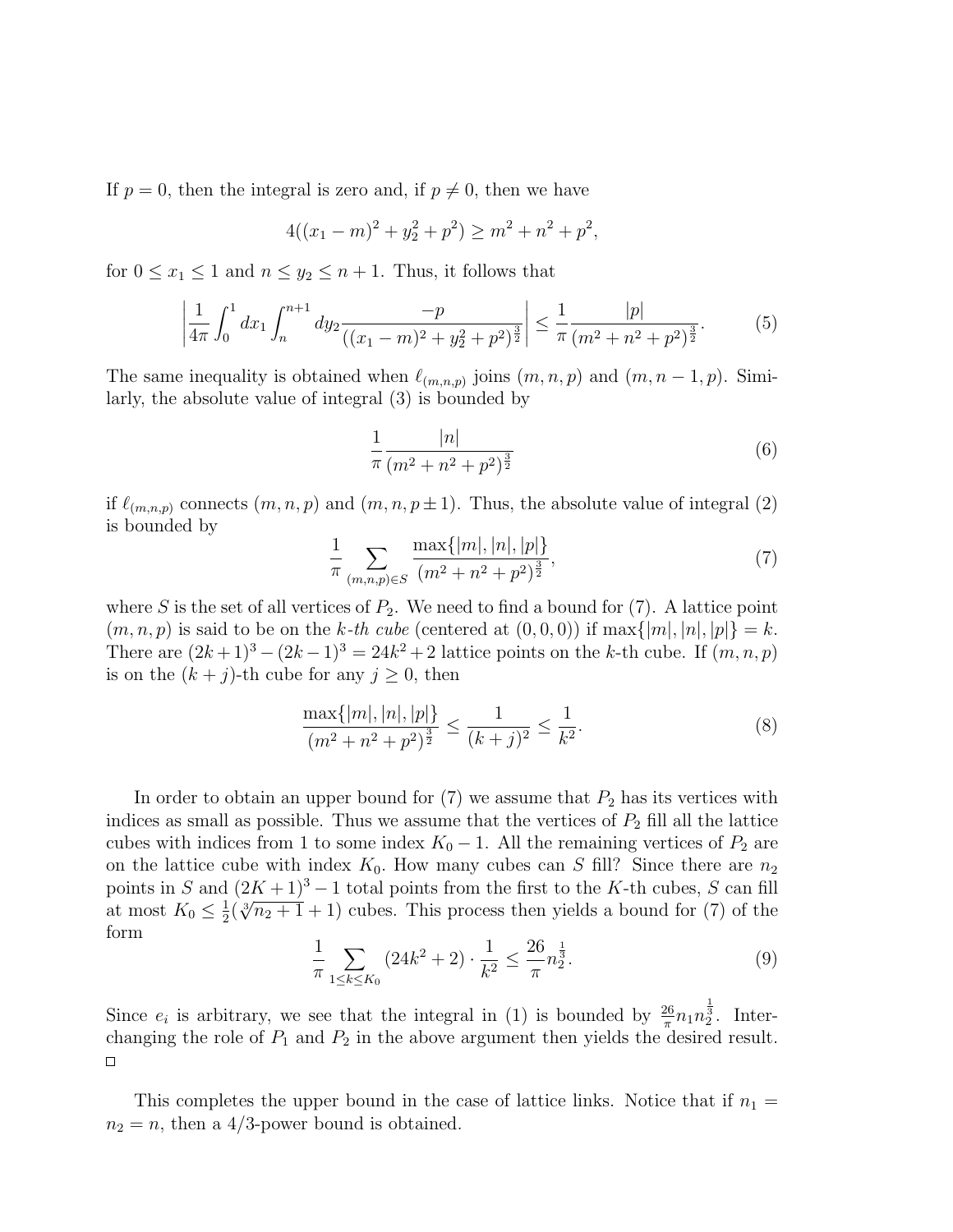## 3. Linking numbers of smooth links of thickness one

In this section the results of section 2 will be extended to include the case of smooth links of thickness one. The length scale in the previous problem was set by the lattice, but here, the thickness of the smooth link will instead fill that role.

To keep the discussion here simple, we shall only use a definition of  $C<sup>2</sup>$ -curves called *disk thickness*, thus restricting ourselves to  $C^2$ -curves. But our result still holds if other definitions of thicknesses are used. The disk thickness is also known as curvature thickness and was defined and studied in [10]. Let  $\alpha(s)$  be the arc-length parametrized equation for a  $C^2$  knot K, the disk (or curvature) thickness of K is denoted by  $t_c(K)$  or  $t_c(\alpha)$ . It is shown in [10] that

$$
t_c(\alpha) = \min\{1/\kappa(\alpha), d(\alpha)\},\
$$

where  $\kappa(\alpha)$  is the maximum curvature of the curve  $\alpha$ , and  $d(\alpha)$  is the minimum separation between any two double critical points in  $\alpha$  (a double critical pair  $(\alpha(s), \alpha(t))$ ) is found when the chord between  $\alpha(s)$  and  $\alpha(t)$  is also normal to the tangent vectors of  $\alpha$  at  $\alpha(s)$  and  $\alpha(t)$ ). Thus, for a curve of thickness 1, it follows that

$$
1 = t_c(\alpha) \le 1/\kappa(\alpha),
$$

so that

$$
\kappa(\alpha) \leq 1.
$$

Thus,  $|\alpha''| \leq 1$  since  $\alpha$  is arc-length parametrized.

Let  $B(X, r)$  denote the closed ball with center X and radius r. The r-neighbourhood Let  $B(x, t)$  denote the closed ban while enter  $X$  and radius  $t$ . The r neighbourhood of the curve  $\alpha$  is given by  $\bigcup_t B(\alpha(t), r)$ . The r-neighbourhood of a curve of unit thickness is a solid torus which can be deformed into  $\alpha$  via a strong deformation retract for all  $r < 1$ . It follows that  $B(\alpha(t), r) \cap \alpha$  is a single simple arc by the definition of disk thickness [10].

**Definition.** Let  $L = (L_1, L_2)$  be a two component smooth link with components of unit disk thickness. A polygonal link  $K = (K_1, K_2)$  on some cubic lattice is called a lattice approximation of L if there exists an  $r \in (0,1)$  such that K is contained in the r-neighbourhood of  $L$  and there is an ambient isotopy that carries  $L$  to  $K$  which is the identity outside the 1-neighbourhood of  $L$ .  $\Box$ 

We now show that a lattice approximation  $K$  of the link  $L$  with the same link-type as L can be constructed. This is done in the next lemma.

**Lemma 1.** Let  $L = (L_1, L_2)$  be a two-component smooth link of unit thickness and let  $l_1$ ,  $l_2$  be the lengths of  $L_1$ ,  $L_2$  respectively. Then L can be approximated by a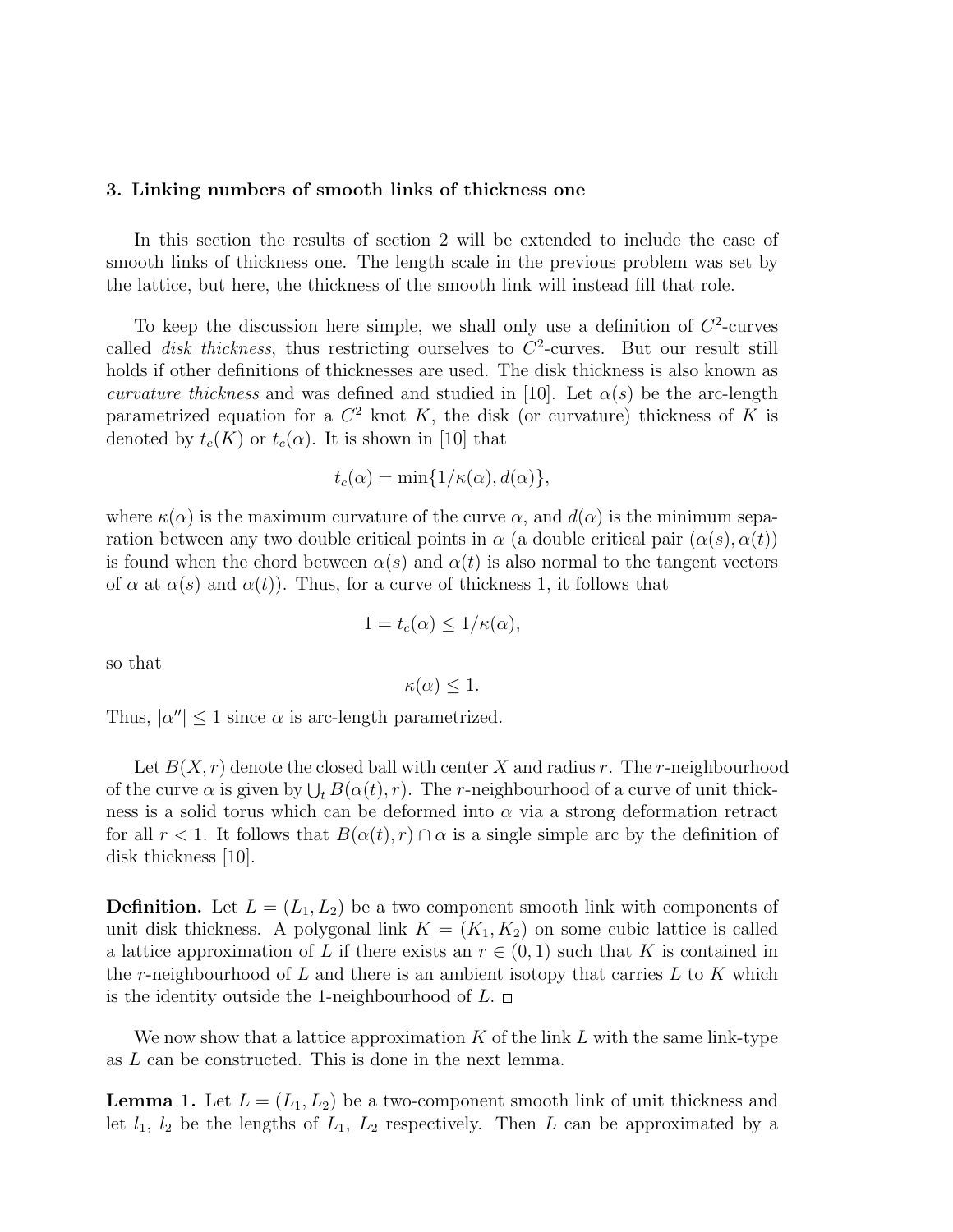lattice link  $K = (K_1, K_2)$  on the lattice  $\mathbb{Z}^3/4$  (where  $\mathbb{Z}^3/m$  is the cubic lattice with vertices of coordinates of the form  $p/m$  for any  $p \in \mathbb{Z}$ ). Moreover, the numbers of edges in  $K_1$  and  $K_2$  are bounded by  $14l_1$  and  $14l_2$  respectively.

**Proof.** Let  $\alpha$  be either the curve  $L_1$  or  $L_2$ . As before,  $\alpha(t)$  is an arc-length parametrization of the curve  $\alpha$ . Start at a point  $\alpha(t_1)$  in  $\alpha$ . Consider the closed ball  $B(\alpha(t_1), 1/2)$  which contains exactly one simple arc of  $\alpha$  by the property of disk thickness. Let the endpoints of this arc be  $\alpha(t_0)$  and  $\alpha(t_2)$ , with  $t_0 < t_1$ t<sub>2</sub>. If this arc is replaced by the two line segments  $(\alpha(t_0), \alpha(t_1))$  and  $(\alpha(t_1), \alpha(t_2))$ , then the newly obtained link is isotopic to  $L$ , by an isotopy which is an identity outside the 1-neighbourhood of L. The length of the arc in  $B(\alpha(t_1), 1/2)$  is at least 1. Consider  $B(\alpha(t_2), 1/2)$  next, which intersects  $\alpha$  in an arc with endpoints  $\alpha(t_1)$ and  $\alpha(t_3)$ , and repeat the arguments above. Continuing in this way, at most 2l balls are required to exhaust the length of  $\alpha$ , where l is the length of  $\alpha$ . The final ball will overlap  $B(\alpha(t_1), 1/2)$ , and so the final line-segment may have length less than 1/2. The result is a piecewise linear curve  $\beta$  which intersects  $\alpha$  at its vertices  $\alpha(t_0), \alpha(t_1), \alpha(t_2), \ldots, \alpha(t_m)$ , where  $m \leq 2l$ . Moreover, P is ambient isotopic to  $\alpha$  by an ambient isotopy which is the identity outside the 1-neighbourhood of  $\alpha$ . Notice that the length of  $\beta$  is at most l.

Let e and f be two edges of P wich are joined at a vertex  $v$  on  $L$ , then the angle between e and f is greater than 150 $^{\circ}$ . This can be seen as follows: Let m be the intersection line of the plane normal to  $\alpha$  at v and the plane spanned by e and f, then the angle between e and f is the sum of the angle  $(\ell_1)$  between e and m and the angle  $(\angle_2)$  between m and f. Consider a unit circle with e as a chord. Since the unit circle is a curve realizing the maximal allowed curvature of one, the angle between the radius of this circle and e is at most  $\angle_1$ . Since the length of e is at most 1/2, it follows that  $\angle$ <sub>1</sub> ≥ cos<sup>-1</sup>(1/4). The same argument applies to  $\angle$ <sub>2</sub>. So the angle between e and f is greater than  $2\cos^{-1}(1/4) > 150^{\circ}$ .

Continue now by placing L and its polygonal approximation  $P = (P_1, P_2)$ , constructed as above, into the lattice  $\mathbb{Z}^3/4$  such that P does not intersect any edge in the lattice. Consider the set of elementary cubes in  $\mathbb{Z}^3/4$  (of side length 1/4) which intersect  $P$ . It then follows that each elementary cube  $C$  intersecting  $P$  is contained in the 1/2-neighbourhood of L and  $C \cap P$  falls into one of the following three cases:

(a)  $C \cap P$  is a single arc that enters and exits C at two different faces.

(b)  $C \cap P$  is a single arc that enters and exits C on a common face.

(c)  $C \cap P$  consists of two separate line segments which must enter or exit C through one and only one face of  $C$  (this follows from the fact that the inclusive angles between line segments is at least  $150^\circ$ ).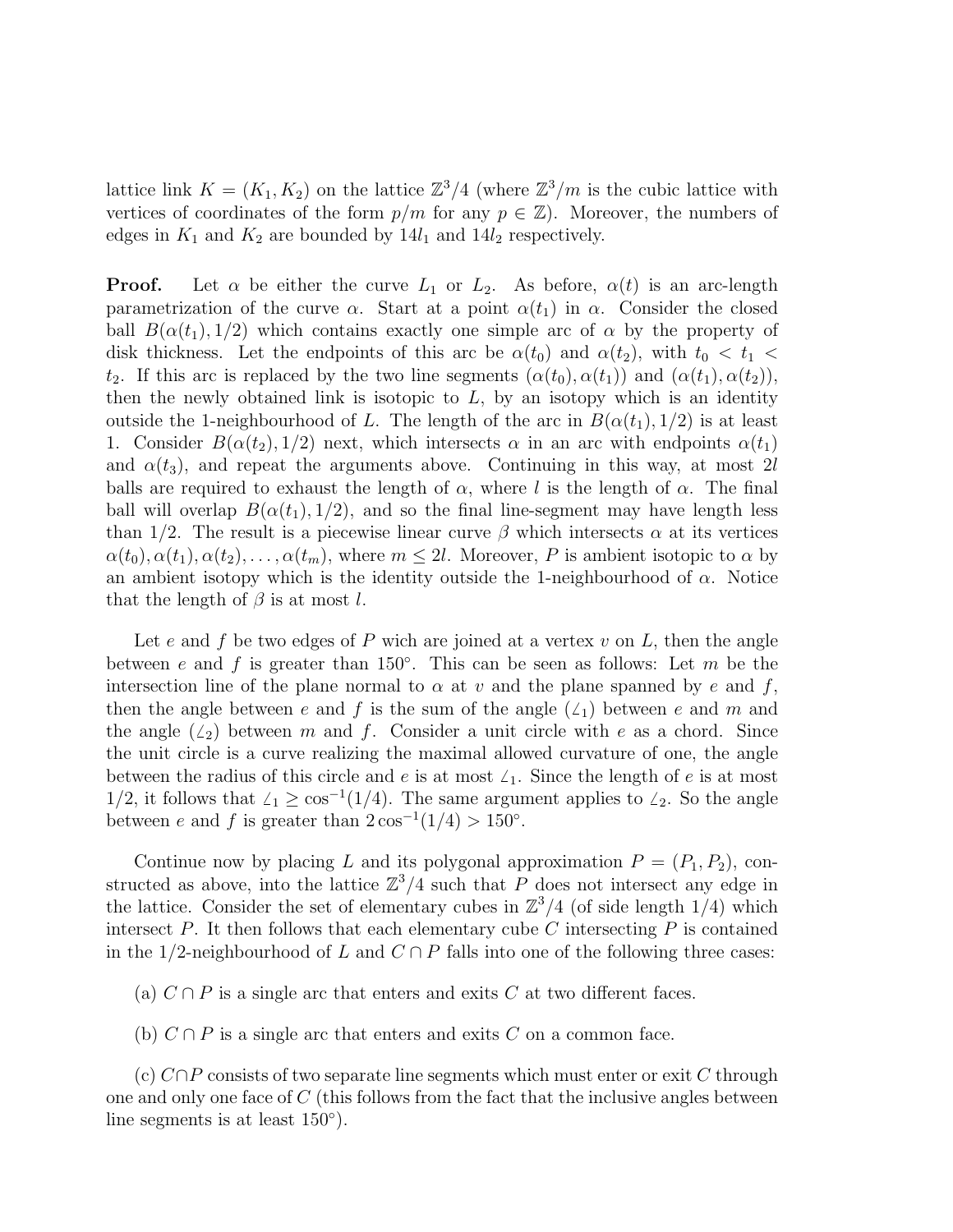Since each line segment in  $P$  has length at most  $1/2$ , and so can intersect at most 7 elementary cubes in  $\mathbb{Z}^3/4$ . Thus,  $P_1$  intersects at most  $14l_1$  and  $P_2$  intersects at most  $14l_2$  elementary cubes. Since  $P$  avoids intersections with edges and vertices in  $\mathbb{Z}^3/4$ , K can be constructed as follows. If the intersection of an elementary cube C with P is a single arc as in case (a) above, we will replace  $C \cap P$  by line segments that join the center of  $C$  to the centers of its faces intersecting  $P$ , as shown in Figure 1.



Figure 1: If the curve passes through opposite faces, it is replaced by a line segment joining the midpoints of the two opposite faces. If it passes through two adjacent faces, it is replaced by two line segments joining the midpoints of the faces via the midpoint of the cube.

In case (b) above, say the simple curve emerges from two points on a common face F of the cube  $C_1$ . The curve must be part of two edges of P that is connected at one end inside  $C_1$ . F is also a face of a cube  $C_2$ , and  $C_2$  must contain two separate line segments of  $P$ . In other word, case (b) is accompanied by case (c). This opposite of this is also true, case (c) is also accompanied by case (b). Therefore, in these cases, we can then simply replace that part of P contained in  $C_1$  by the line segment on F joining the two points of  $P$  in  $F$ . The constraint on the inclusive angle between the line segments then requires that we obtain case (a).

All these constructions can be carried out inside the cubes intersected by the polygonal approximation to the link. Therefore, it induces an ambient isotopy that is the identity outside the 1-neighborhood of L. The result is a link  $K = (K_1, K_2)$  in the dual lattice of  $\mathbb{Z}^3/4$  with  $K_i$  containing no more than  $14l_i$  edges.

**Theorem 2** Let L be an embedding of a smooth link with two components  $L_1$  and  $L_2$ of length  $l_1$  and  $l_2$  respectively. If the link L has a thickness of one, then the linking number  $Lk(L_1, L_2)$  between  $L_1$  and  $L_2$  is bounded above by  $\min\{c_2 \cdot l_1l_2^{\frac{1}{3}}, c_2 \cdot l_2l_1^{\frac{1}{3}}\}$  for some constant  $c_2 > 0$ .

**Proof.** Place L in  $\mathbb{Z}^3/4$ , and approximate it by a lattice link  $K = (K_1, K_2)$  with components of lengths at most  $14l_1$  and  $14l_2$ , using lemma 1. By theorem 1 the result follows.  $\Box$ 

#### 4. Examples and remarks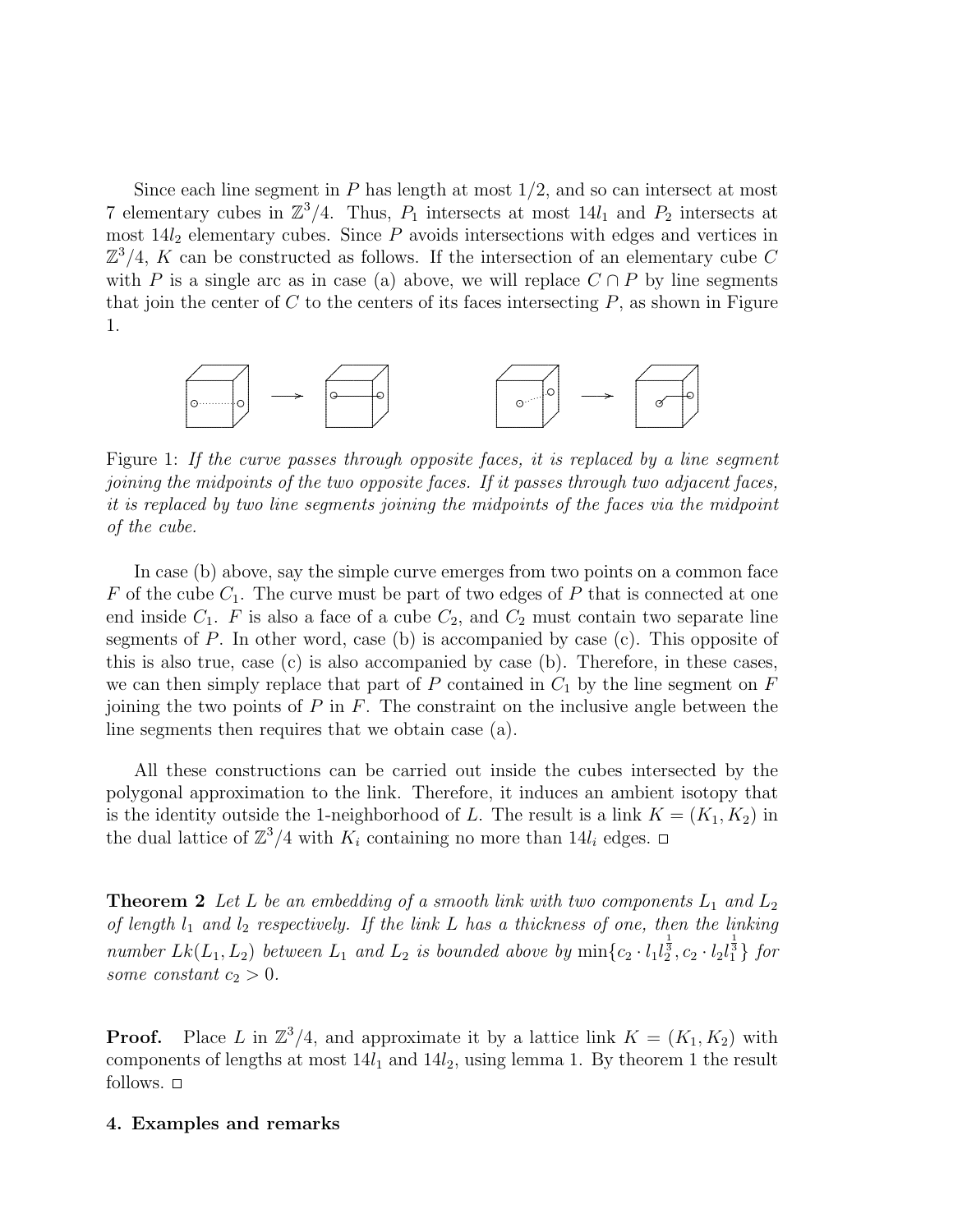In this section we supply some examples and draw conclusions from them.

**1.** If  $n_1 = n_2 = n$ , then our result yields a bound of the form  $\frac{26}{\pi} n^{\frac{4}{3}}$  for the linking number between lattice polygons  $P_1$  and  $P_2$ . Since the linking number is bounded by the crossing number of  $P_1$  and  $P_2$  (as a two component knot), which is bounded by  $an^{\frac{4}{3}}$  for some constant  $a > 0$  as shown by G. Buck in [1], our result is consistent with the known bound on the crossing number of knots. The bound obtained in theorem 1 is sharp up to the powers; that is, there are examples of classes of lattice links which achieves the power-law behaviour of theorem 1. The following example is an example where  $P_1$  and  $P_2$  are of the same length, and the linking number is of the 4/3 power of the total length of the link.

Consider the link we can construct along the lines in figure 2. The two components are two identical polygons, but rotated from one another. While in the example each polygon consists of 3 layers with three square-shaped polygons glued into a spiral around an empty  $3 \times 3$  square, this generalizes immediately to a case of n layers of n square-shaped polygons surrounding an empty  $n \times n$  square. Stacking the layers together creates a polygon of length  $O(n^3)$ . The polygons can be linked by rotating one until it passes through the empty square of the other, and the linking number is  $O(n^4)$ . Thus, if l is the total length of the polygon, then  $Lk = O(l^{4/3})$ .



Figure 2: By stacking these three layers together, a polygon can be created of length  $O(3^3)$ . Two copies of it can be linked by rotating one copy so that it passes through the empty square of the other. The polygon is closed by adding edges along the dotted lines. The linking number will be  $3<sup>4</sup>$ .

2. The bound  $cn^{4/3}$  on crossover number of knots of length n [1] strongly suggests the bounds on linking numbers obtained in this paper. However, the bound obtained here is quite different from the similar power-law bound obtained on the crossover number of lattice knots. For example, if  $n_1 \gg n_2$ , then the theorems here yields a bound of order  $O(n_2n_1^{1/3})$  $1/3$ , which grows only in the 1/3-power of  $n_1$ , and which eventually becomes independent of  $n_1$  if the length of  $n_2$  is fixed as we will show in the next section. Below we demonstrate an example where the length of the two components are drastically different, and one obtains an upper bound of the order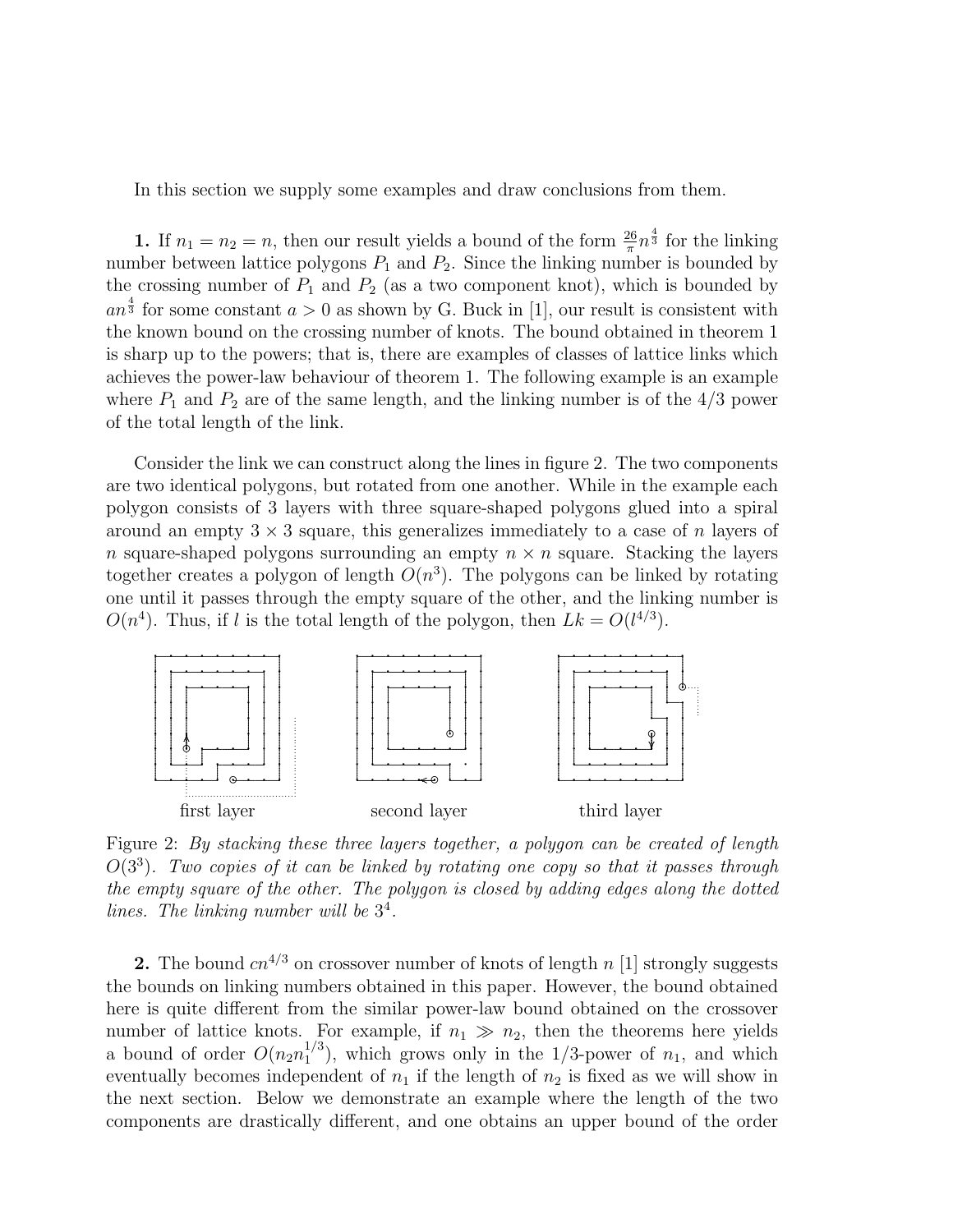$O(n_2n_1^{1/3})$  $_1^{1/3}$ ) as suggested by theorem 1.

Consider for example figure 3. Suppose that  $P_2$  is a square of side length  $n + 1$ (and so  $n_2 = 4n+4$ ). There are  $n^2$  lattice points inside this square. If  $P_1$  is a polygon that passes through these points in the same orientation, then figure 3 shows that  $P_1$ can be realised with approximately  $n_1 \sim 4n^3$  edges. Naturally,  $Lk(P_1, P_2) = n^2$ , and this is order  $n_2 n_1^{1/3}$  $_{1}^{1/3}.$ 



Figure 3: If this example is generalised to a square  $P_2$  of side length  $(n + 1)$ , and  $P_1$ with approximately  $4n^3$  edges, then their linking number is  $n^2$ , and this is sharp in the bound  $n_2n_1^{1/3}$  $1/3$ . Thus, any improvement to our bound can only occur in the coefficient  $26/\pi$ .

#### 5. Additional Results

In this section we consider two more cases: In the first case we consider a link with one relatively long component, and secondly, we consider links with more than two components.

If one component of a thick link  $L = (L_1, L_2)$  (compared to the other component) has a relatively short length  $n_1$ , then the linking number of L ought be bounded in terms of  $n_1$ , regardless how long  $n_2$  is. Observe that the bounds we obtained in sections 2 and 3 approach infinity as  $n_2$  approaches infinity. This was still the case in the example in figure 3 despite the difference in the length between the two components. However when the difference in the length between the two components is even greater than the difference in the example in figure 3, the bound  $O(n_2n_1^{1/3})$  $_1^{1/3}$ ) is no longer sharp. In such cases, we have the following theorem.

**Theorem 3** Let  $P = (P_1, P_2)$  be a lattice link. Let  $n_1$ ,  $n_2$  be the lengths of  $P_1$  and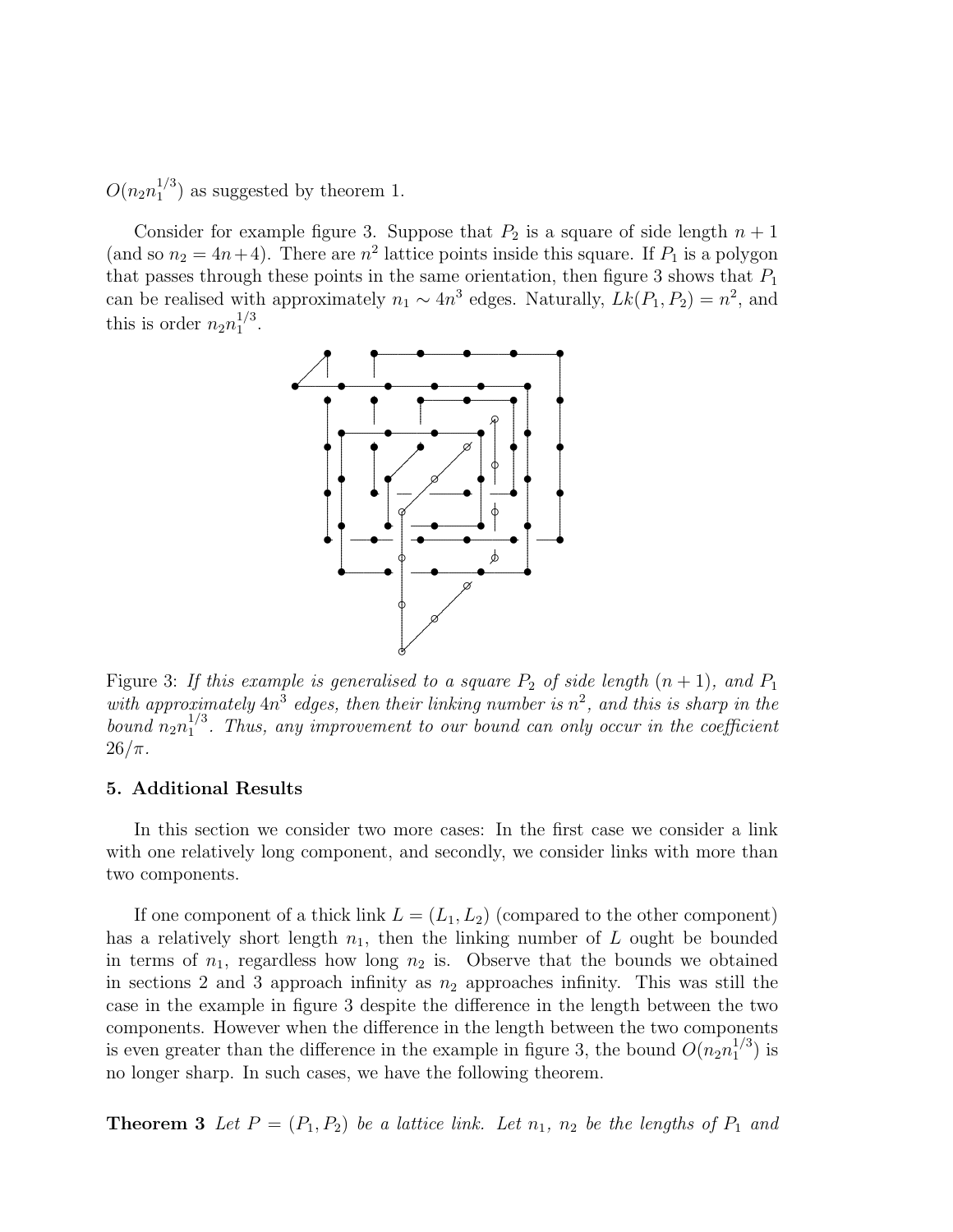$P_2$  respectively. If  $n_1^3 < n_2$ , then  $Lk(P_1, P_2) \leq c_3 n_1^2$  for some positive constant  $c_3$ . A similar result holds for a link  $L = (L_1, L_2)$  of unit thickness.

**Proof.** Since the length of  $P_1$  is  $n_1$ , there exists a cube C of side length  $3n_1$  such that  $P_1$  is contained inside C and each edge of  $P_1$  is a distance of at least  $n_1$  from the faces of C. Notice that if  $P_2$  does not intersect C, then  $Lk(P_1, P_2) = 0$ , otherwise  $P_2 \backslash C$  consists of open ended simple arcs (with their end points on the faces of C). There are at most  $O(n_1^2)$  such open arcs  $\beta_i$  because there are only  $54n_1^2 + 2$  lattice points on the faces of C. Complete each simple curve  $\beta_i$  into a closed curve by joining its endpoints with simple lattice path  $\beta_i'$  of length at most  $9n_1$  which is entirely in the surface of the cube C. The resulting curve  $\beta_i \cup \beta'_i$  has linking number 0 with  $P_1$  since  $P_1$  is entirely contained within C. We shall replace each  $\beta_i$  from  $P_2$  by  $\beta'_i$ while orienting  $\beta'_i$  with the orientation induced by  $P_2$ . Let  $P_3$  be the closed lattice curve obtained by replacing each  $\beta_i$  by  $\beta'_i$ . It may be the case that  $P_3$  is not a simple closed curve, some of the  $\beta_i^{\gamma}$ s may intersect one another, or even intersect some of the existing segments of  $P_2$  in the faces of C. However, we have

$$
Lk(P_1, P_2) = \frac{1}{4\pi} \int_{P_1} \int_{P_2} \frac{(x_1 - x_2) \left| \begin{array}{ccc} dz_1 & dz_2 \\ dy_1 & dy_2 \end{array} \right| + (y_1 - y_2) \left| \begin{array}{ccc} dx_1 & dx_2 \\ dz_1 & dz_2 \end{array} \right| + (z_1 - z_2) \left| \begin{array}{ccc} dy_1 & dy_2 \\ dx_1 & dx_2 \end{array} \right|}{((x_1 - x_2)^2 + (y_1 - y_2)^2 + (z_1 - z_2)^2)^{\frac{3}{2}}} \\
= \frac{1}{4\pi} \int_{P_1} \int_{P_3} \frac{(x_1 - x_2) \left| \begin{array}{ccc} dz_1 & dz_2 \\ dy_1 & dy_2 \end{array} \right| + (y_1 - y_2) \left| \begin{array}{ccc} dx_1 & dx_2 \\ dz_1 & dz_2 \end{array} \right| + (z_1 - z_2) \left| \begin{array}{ccc} dy_1 & dy_2 \\ dx_1 & dx_2 \end{array} \right|}{((x_1 - x_2)^2 + (y_1 - y_2)^2 + (z_1 - z_2)^2)^{\frac{3}{2}}} \\
= \frac{1}{4\pi} \int_{P_1} \int_{P_2} \frac{(x_1 - x_2) \left| \begin{array}{ccc} dz_1 & dz_2 \\ dy_1 & dy_2 \end{array} \right| + (y_1 - y_2) \left| \begin{array}{ccc} dz_1 & dz_2 \\ dz_1 & dz_2 \end{array} \right| + (z_1 - z_2) \left| \begin{array}{ccc} dy_1 & dy_2 \\ dx_1 & dx_2 \end{array} \right|
$$

.

This double integral can again be bounded using the techniques from theorem 1. For each  $e_i$  of  $P_1$ , consider the cube C' (which is completely contained in cube C) of side length  $2n_1$  centered at one of the end points of the edge  $e_i$ . There are at most  $O(n_1^3)$  edges of  $P_3$  inside C' (these are the same as that of  $P_2$ ) and there are at most  $O(n_1^3)$  edges of  $P_3$  outside of C'. For those edges in  $P_3$  outside of C' the last term of equation (9) gives an upper bound of order  $O(1/n_1^2)$  for each edge. Since there are at most  $O(n_1^3)$  edges the contribution to the upper bound of the linking number is  $O(n_1^3)/n_1^2 = O(n_1).$ 

For those edges of  $P_3$  inside  $C'$  the upper bound is again determined to be of the form  $\sum_{1 \leq k \leq n_1} (24k^2 + 2) \cdot \frac{1}{k^2}$  $\frac{1}{k^2}$ , as can be directly seen from equation (9). This is also an upper bound of order  $O(n_1)$ . Thus, it follows that the integral (2) (with  $P_2$  replaced by  $P_3$ ) is bounded above by  $O(n_1)$ . Since  $P_1$  contains  $n_1$  edges, the resulting upper bound has order  $O(n_1^2)$ , and this gives the desired result. In the case of smooth links of thickness 1 we can apply Lemma 1 again.  $\Box$ 

Let us now consider the case of multiple component links. Let  $P$  be a lattice link with k components  $P_i$  of the same length. Assume that the total length of P is n and define the total linking number of P as  $Lk(P) = \sum_{1 \leq i < j \leq k} |Lk(P_i, P_j)|$ . The analysis of the bound on the linking number is similar to the proof of theorem 1. If we fix a component  $P_i$  and look at its linking with all the other components then we still get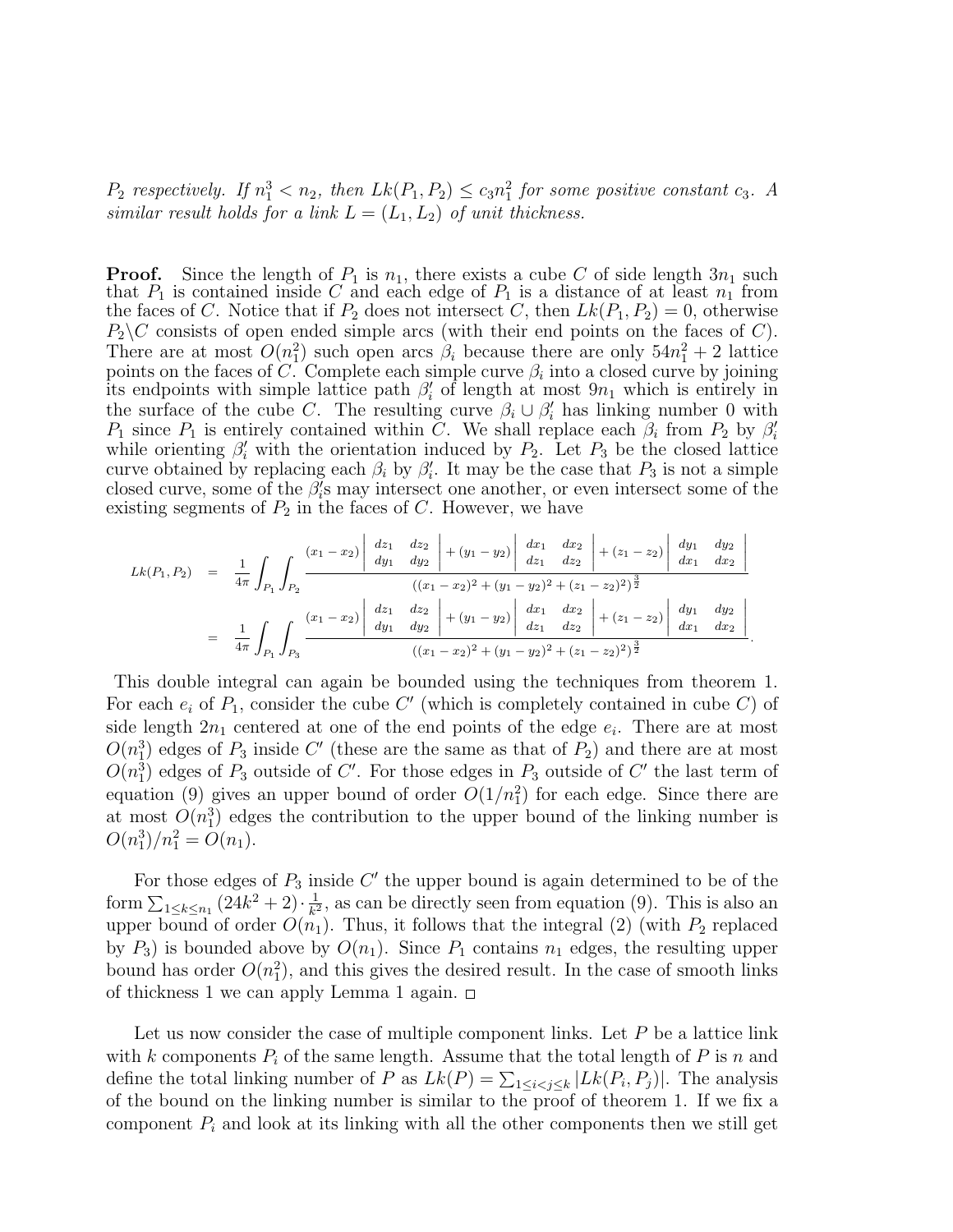formula  $(7)$  with the exception that now S is the set of vertices consisting of all the components  $P_j$  excluding the component  $P_i$ .

This leads to the following formula as an upper bound of the linking of  $P_i$  with all the other components:

$$
\frac{26}{\pi} \frac{n}{k} (n - \frac{n}{k})^{\frac{1}{3}} < \frac{26}{\pi} \frac{n^{\frac{4}{3}}}{k}.
$$

Since there are k components we can multiply this by  $k$  to arrive at an upper bound of a constant times  $n^{\frac{4}{3}}$  as expected. An example of a link with k components, rope length *n* and an upper bound of order  $O(n^{4/3})$  is given in [3].

Suppose there are many relatively small components  $P_i$  and each component links  $j$  of the other components nontrivially. (An example of this would be medieval chain mail.) Now we arrive at a different upper bound. If the length of each component is  $c = n/k$ , then formula (7) becomes  $\frac{26}{\pi}$ n  $\frac{n}{k}(j \cdot \frac{n}{k})$  $\frac{n}{k}$ ) $\frac{1}{3}$  =  $\frac{26}{\pi}$ π n  $\frac{n}{k}(j \cdot c)^{\frac{1}{3}}$ . Since there are k components we can multiply this by  $k$  to arrive at an upper bound of a constant times n. This says that the total linking number grows linearly with the total length (or the number of components) in chain mail.

## 6. The writhe of a lattice knot

The writhe of a lattice knot in the cubic lattice can be computed by averaging the linking number of the knot over four of its push-offs into non-antipodal octants [9]. In particular, let K be a knot on the cubic lattice of length n. Define the vectors  $\mu_1 =$  $(1/2, 1/2, 1/2), \mu_2 = (-1/2, 1/2, 1/2), \mu_3 = (1/2, -1/2, 1/2), \mu_4 = (-1/2, -1/2, 1/2)$ in  $R^3$ . The push-off  $K_{\mu_i}$  of the lattice knot K in the direction  $\mu_i$  is defined by  $K_{\mu_i} = \{x + \mu_i | x \in K\}.$  It follows that  $K \cap K_{\mu_i} = \emptyset$ . The Lacher-Sumners theorem states that that the writhe of K, denoted by  $Wr(K)$ , is the average of the linking numbers  $Lk(K, K_{\mu_i})$ , that is  $Wr(K) = 1/4 \sum_{1 \leq i \leq 4} Lk(K, K_{\mu_i})$  (for more on this, see reference [12,13]. Any link  $K \cup K_{\mu_i}$  can be viewed as a lattice link on a subdivided cubic lattice of edge length 1/2. Moreover, the length of K is equal the length of  $K_{\mu_i}$ (and each have length  $n$ ). Thus, by theorem 1,

$$
Lk(K, K_{\mu_i}) \le cn^{4/3}
$$

for some constant c. This proves the following theorem.

**Theorem 4** Let  $K$  be a knot on the unit cubic lattice with length n. Then the writhe  $Wr(K) \leq cn^{4/3}$  for some constant c.